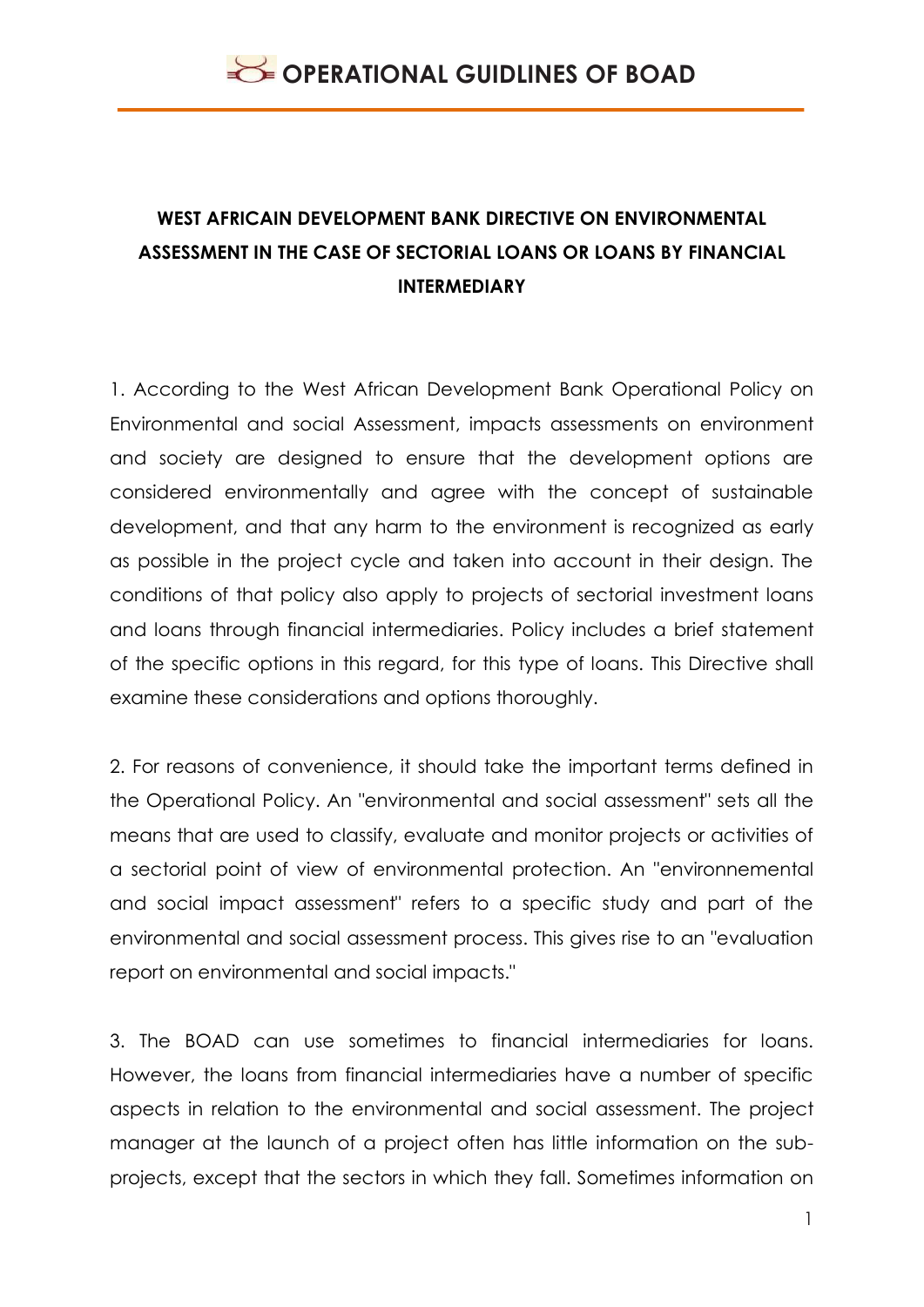these sub-projects is not even known at the time of evaluation. Funds are generally transferred gradually and not always for specific projects, loans made by financial intermediaries, in conjunction with other types of funds are often used to finance the expansion or maintenance of incumbents. The Project as well as the staff of the BOAD usually have little or no contact with the real borrowers. Therefore, the Project will be able to conduct the preliminary examination of the loan assuming that the types of sub- projects that the financial intermediary may support financially. For this reason , since the preliminary sorting of specific sub- projects is normally required and that further environmental analysis can then impose the Operational Policy indicates that it belongs to the executing agencies to perform these tasks .

4. The implementing agencies are very diverse. Financial intermediaries, they may be organizations in the public and private sectors: sectorial credit agencies, commercial banks, development financial companies. Borrowers themselves may be municipalities, cooperatives, industries, nationalized agricultural enterprises, public or private enterprises. The skills and interests of borrowers with respect to matters relating to the environment vary widely, and they operate in contexts of policy and regulations on environmental protection that are extremely different from one country or one sector to another.

5. The following issues addressed in this chapter are the foundation from which BOAD ensures that its participation in the lending of financial intermediaries leads to projects that respect the environment:

• special considerations given to the preliminary examination of lending by financial intermediaries;

• institutional responsibility for environmental and social assessment;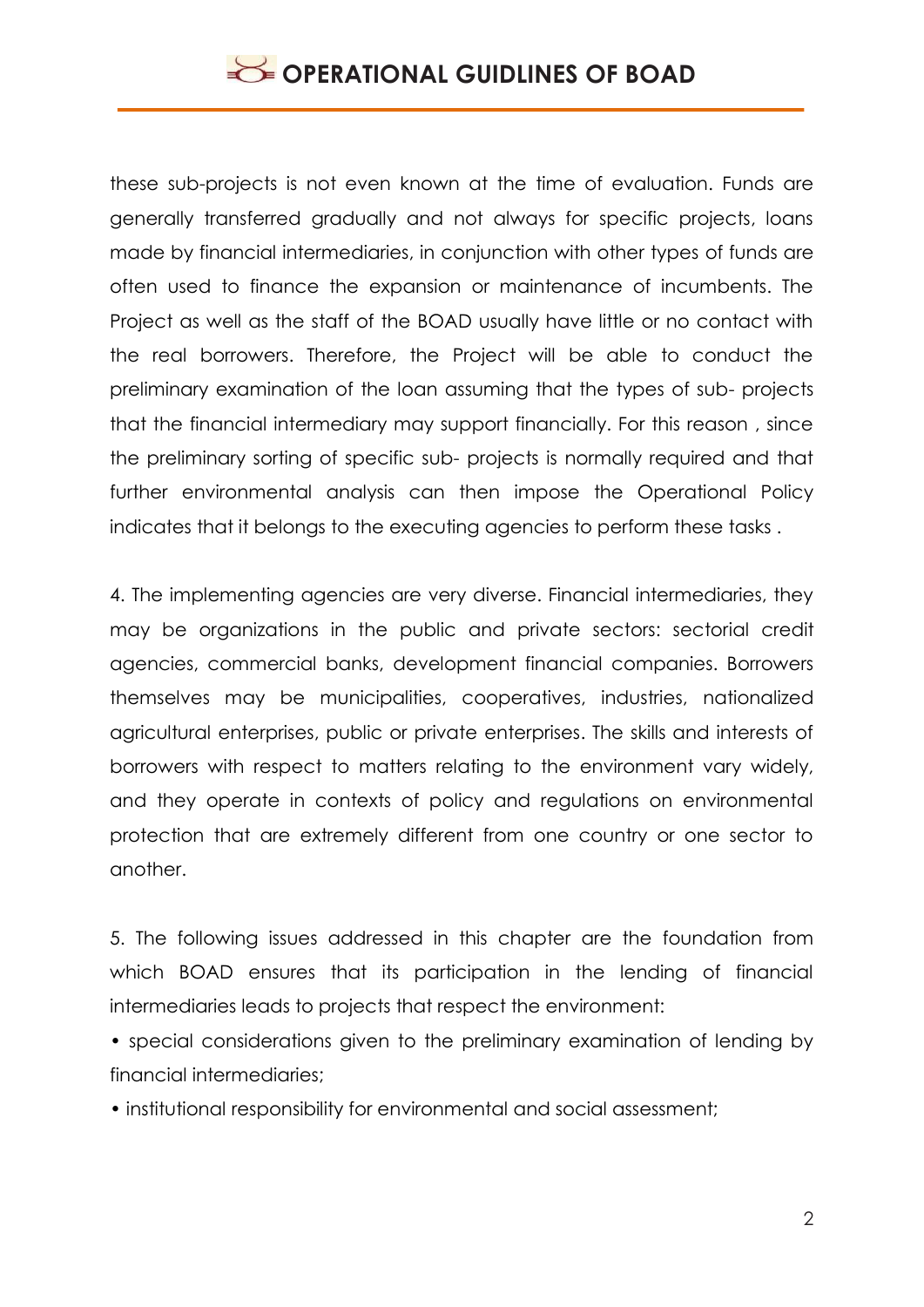• Guidelines for assessing the ability of institutions to meet the objectives of the Operational Policy on Environmental and Social Assessment in the case of loans made by financial intermediaries;

• options to meet the requirements of the Operational Policy on Environmental and Social Assessment ;

- Solutions to strengthen institutional capacity and national policies;
- funding opportunities for environmental and social assessment.

#### **Preliminary examination of loans through financial intermediaries**

#### **Classification criteria**

6. Projects funded by the BOAD from financial intermediaries are classified in category IF (cf. Manuel classification of project of BOAD). However, the Project Manager shall, at the launch of the project, classify loans through financial intermediaries and store them in categories A, B, C or D, given the information available either on sector, either on the range of sub-projects to be funded, or both at once (refer to operational Policy which provides definitions for each category). In case there would be a real indeterminacy, it is better to classify the loan in category B, which will allow participants to have some flexibility when it comes to examining a variety of sub-projects and maintain the level of analysis of each to the extent of the potential importance of representing their impact on the environment and society. The following additional guidelines may be helpful:

**(a) Category A**. Any sub-project that would be classified as Category A if it was funded directly by the Bank pursuant to a loan classified as A (eg. Clearing of rainforest, thermal power plant construction). A set of sub-projects whose cumulative effects justify their ranking in this category, although the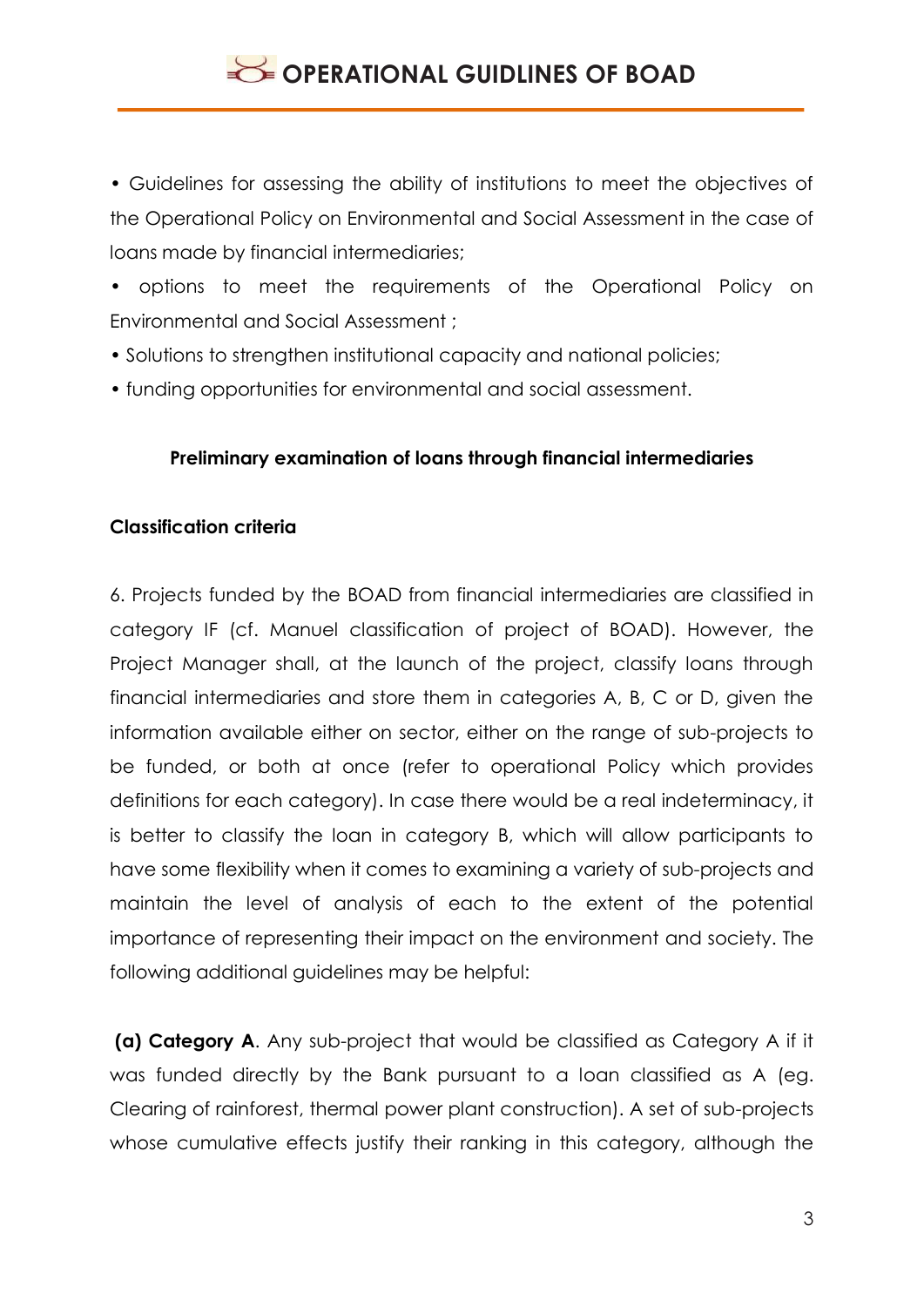scale of each, when taken separately, would be classified in the less demanding category.

**(b) Category B**. Any sub-project that would individually classified as B or whose cumulative effects on a given resource would require an environmental analysis corresponding to a project of this category. Subprojects that lend themselves to the application of design criteria or performance standards provided that the solution is effective in a given regulatory and institutional framework.

**(c) Category C**. Sub-projects that individually or cumulatively, have no serious impact on the environment.

**(d) Category D**. Sub- projects that focus on improving the environment.

#### **Recommended types of environmental and social analyzes**

8. Project managers must determine not only the category of the project, but also the recommended type of environmental analysis. The possibilities are numerous and vary according to the circumstances:

(a) **Category A or B according to isolated sub-projects**. In this case, the Operational Policy on Environmental and social Assessment requires that the financial intermediary class the sub-projects and conducts environmental and social analysis in accordance with this Policy.

(b) **Categories A or B considering cumulative effects**. Each sub- project in question, taken in isolation, has limited effects. In such cases, the best way to proceed would be to ensure that the financial intermediary agrees to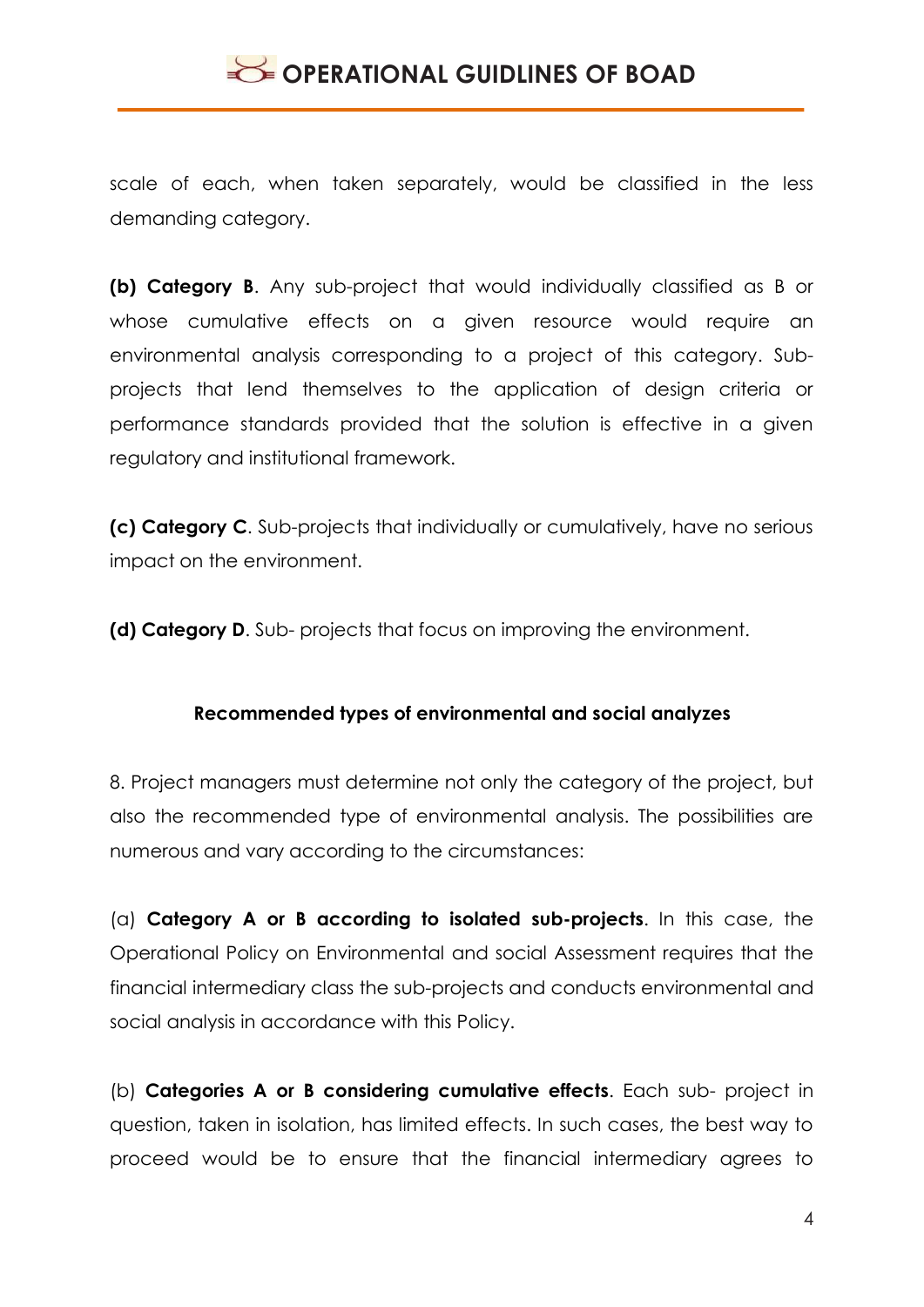produce a sectorial or regional environmental and social assessment or a smaller study, according to the Operational Policy. BOAD Services participate in framing the study needed and conduct its review within the framework of the project evaluation. This study is to understand the key issues and environmental impacts and provide a set of measures to avoid or mitigate them and estimate their cost. BOAD may require that the financial intermediary includes measures that will serve as conditions of loans to subprojects, it said, in many cases, additional environmental studies of subprojects in particular will not be necessary.

(c) **Category D**. Projects that fall under this category do not require specific environmental analyzes. However, the nature of the loan will determine whether to establish a review procedure and oversight to ensure that subprojects actually help improve the environment.

#### **General principles**

9. One of the main tasks assigned to the Project manager during the elaboration of the project is to make provisions under which the requirements of the Operational Policy on Environmental and Social Assessment will be met. The delegation of decision-making and administering loans to other authorities that BOAD is one of the main benefits represent lending by financial intermediaries. If the sub-loan approval procedures are too restrictive or if they require the active participation of the BOAD, this advantage will lose its interest. Project managers must, therefore, find a balance that allows both the freedom of action of the financial intermediary and the supervision of the BOAD to avoid as much as possible the approval of sub-loans resulting in projects environmentally damaging. Insofar as the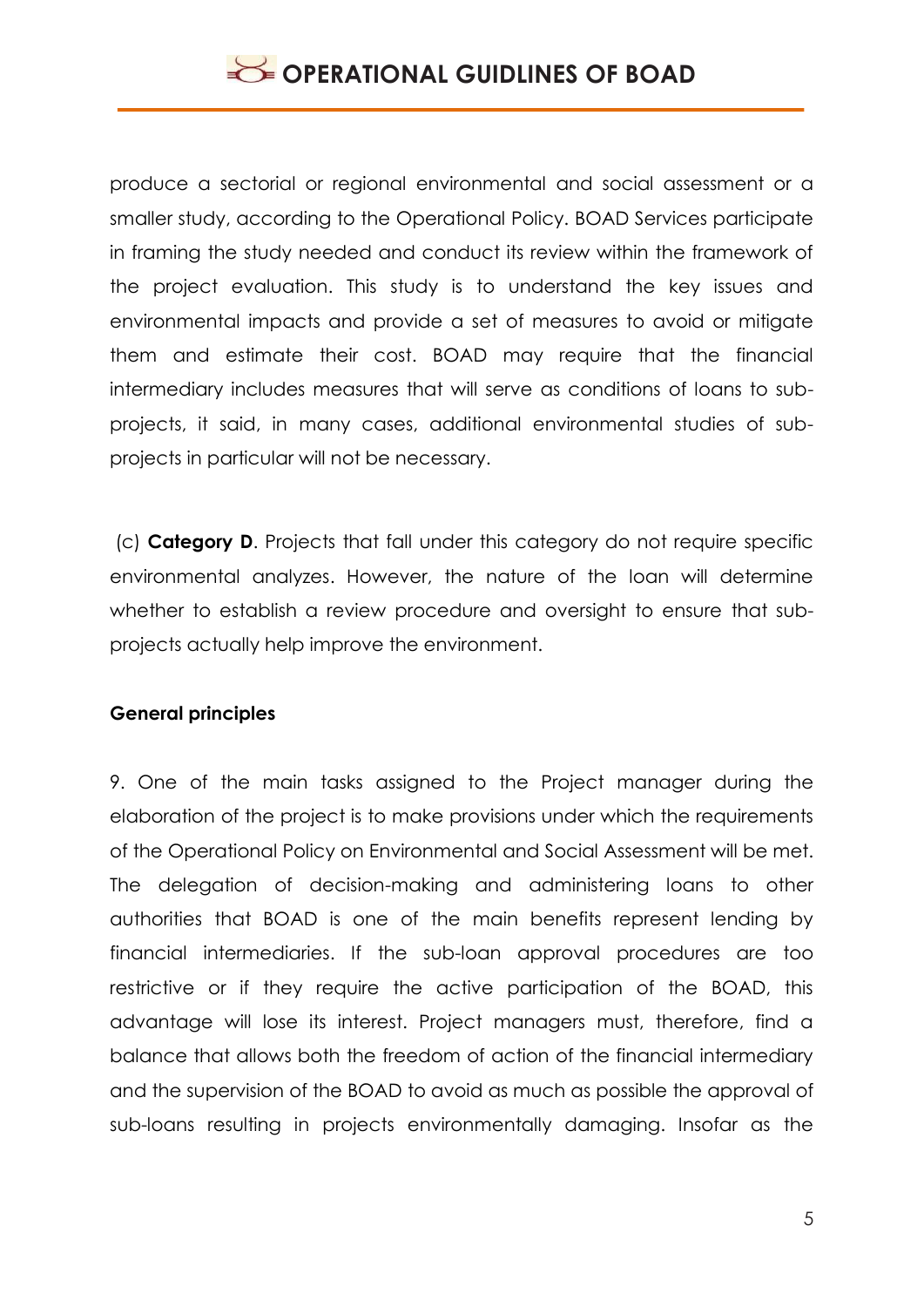conditions vary by country, sector, the loan amount, the funding agency and the borrower, the question must be approached with flexibility.

10. From the viewpoint of the environment management, the ideal structures are those where:

- The national policy and legislation stipulate that the impacts of a project on the environment must be taken into consideration;
- Regulations (or incentives) have been enacted to protect the environment;
- The competent institutions are in place to administer the regulations;
- Enforcement is consistent and sufficiently rigorous and incentives attractive enough to ensure compliance.

Insofar as the context given away from this ideal, it will be harder to achieve sound environment management.

11. If the conditions relating to the environment do not apply to loans financed by the BOAD (or other international development institutions), these funds appear more expensive than those that are not accompanied by such conditions. It shows two particularly unfortunate situations in the case of loans made by financial intermediaries: first, those who use the funds of the BOAD for a large part of their portfolios will be disadvantaged compared to other competitors and, Moreover, the independent intermediaries on-lend to borrowers matching funds or without conditions relating to the environment. Borrowers like intermediaries are likely to seek other sources of funding, which means that low environmental friendly projects can be implemented with these funds transferred without such conditions.

12. It would be desirable to consider each loan granted by BOAD as an opportunity to gradually improve the overall management of a country's resources. For this reason, should the conditions attached to loans from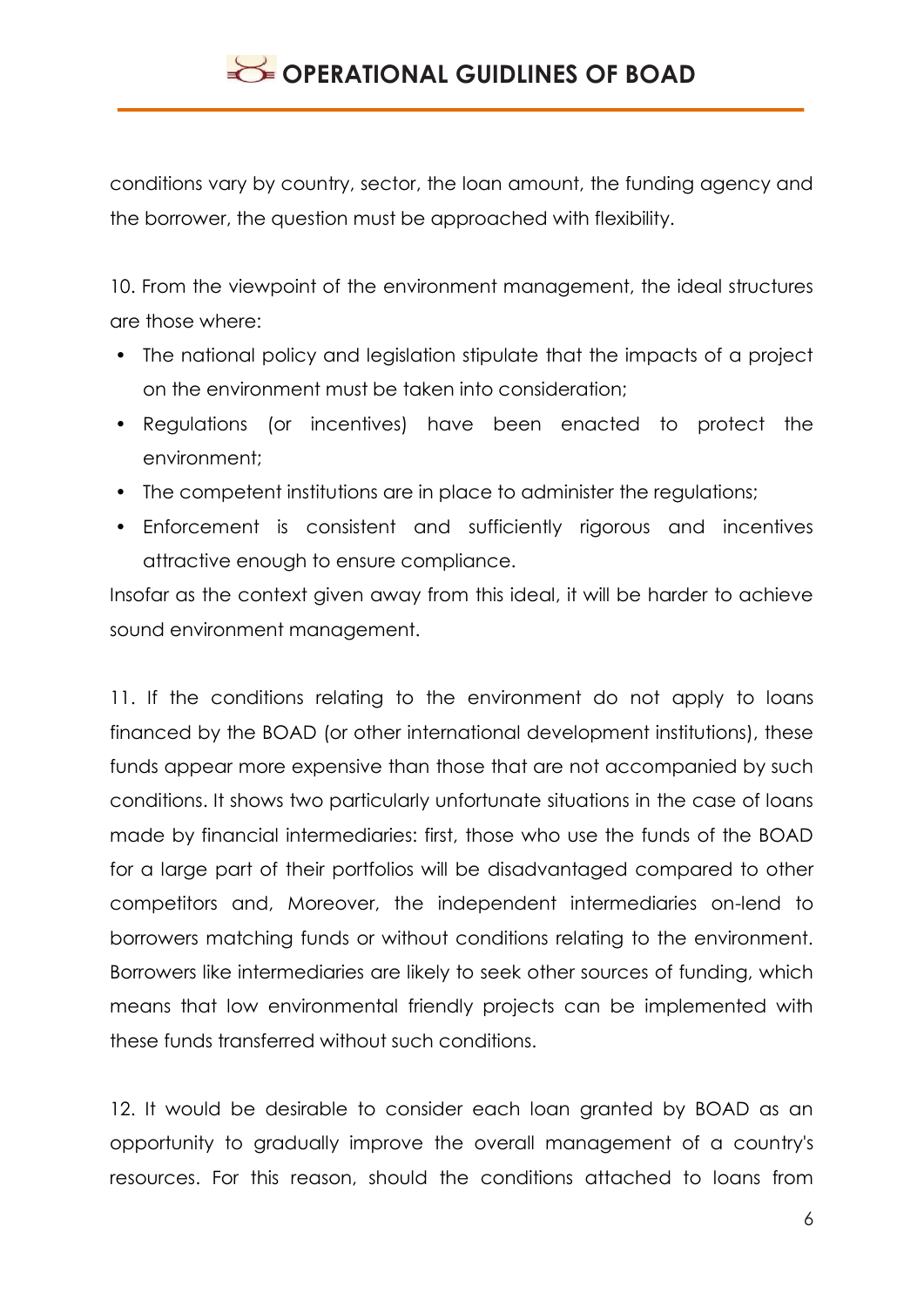financial intermediaries reflect the progress made in this regards. The ultimate goal is to make enough improvements to the implementation of the environmental assessment process no longer requires special considerations. Meanwhile, each loan will require arrangements to meet the objectives required by the BOAD in environment matter.

#### **Statement of institutional arrangements**

13. There are a number of provisions to conduct an environmental and social assessment – Pre-selection of the project; framing (or scoping), establishing the framework, realization and validation of the environmental and social impacts assessment, and monitoring the implementation of sub - projects (see para. 23-25). At least we are not in the ideal situation where the country already has procedures actually applied; it will take for specific projects, provisions that are consistent with the Operational Policy on Environmental and Social Assessment. The first task assigned to the Project is that of deciding when developing the project, the most productive and most effective solutions, given the circumstances, so that the preparation of sub-loans is not too expensive or delayed while being admissible by the BOAD and the borrower.

14. It is important to be consistent in respect of loans granted by financial intermediaries in a particular country. The procedures selected must be well defined and guidelines for their implementation clearly defined so that each time a similar set of circumstances present in the country, the procedures for the environmental and social assessment of a loan is more or less the same. The terms of the loan documents clearly defined facilitate Moreover, monitoring to assess the effectiveness of the method chosen and the extent to which enforcement agencies comply.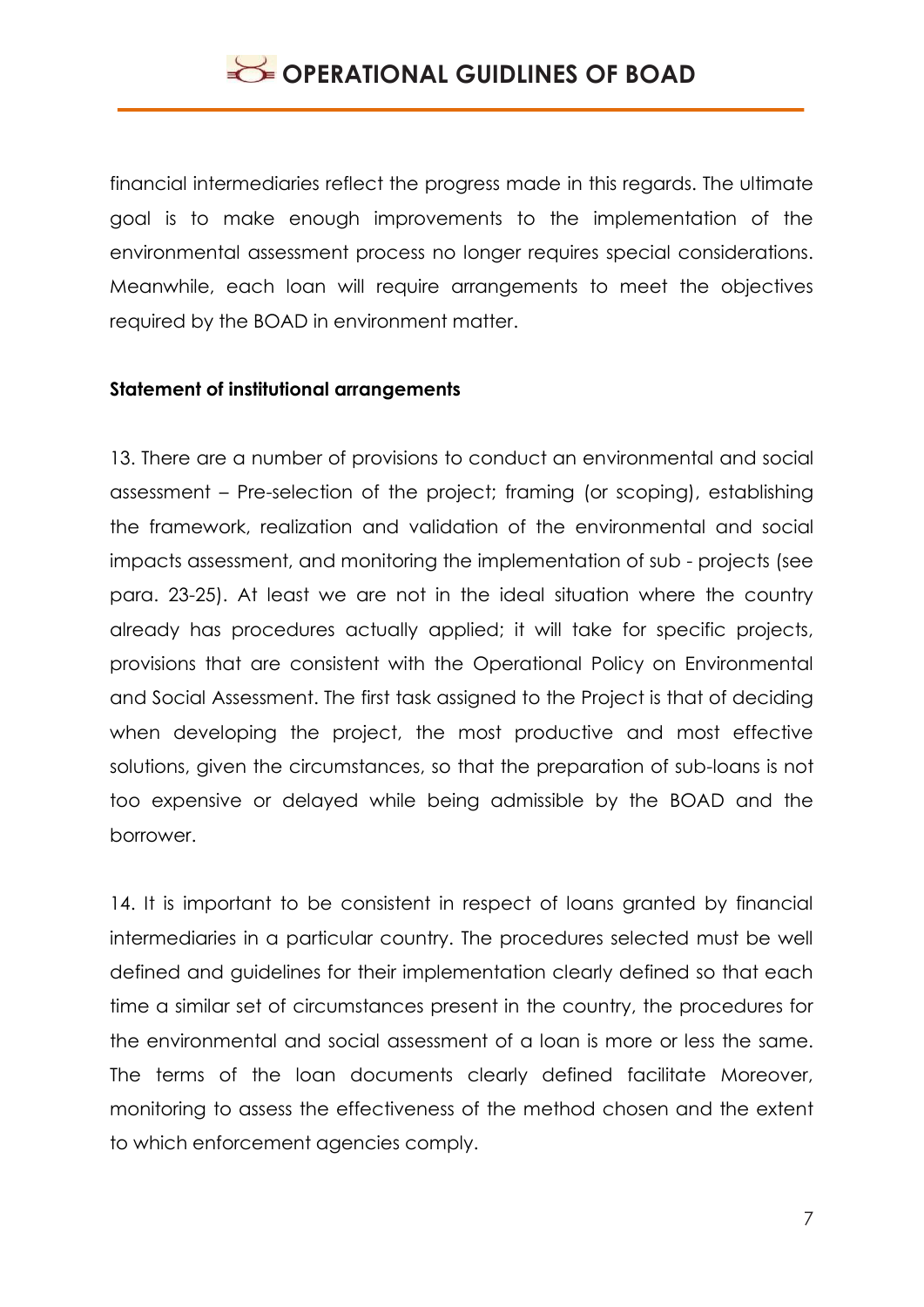15. Efforts to achieve an environmental and social assessment will be the extent of risks. Loans in certain sectors or sub-sectors as well as large projects are, for example, greater risks for the environment (read the description of the categories presented at paras. 7 and 8). The country's situation in terms of regulation as well as the resources and experience of financial intermediaries involved are less obvious variables.

16. The method chosen should be appropriate for the requirements it imposes on participants. It will enable the project manager to take advantage of strengths and role assigned to organizations.

### **Guidelines for the institutional capacity assessment**

17. It will be necessary to assess the capacity of borrowers to comply with the requirements of the Operational Policy on Environmental and social assessment; the project manager considers the following aspects:

- National requirements for environmental and social assessment;
- National legislation and regulations relating to the environment and the balance sheet of their application;
- International treaties signed by the country and the assessment of its conformity, where appropriate environment;
- regional, national and local regulations relevant to the project and national procedures (eg . factory location, emission limits for pollutants, performance standards, building permits and licenses, building codes and plumbing measures fight against erosion, monitoring programs, etc.).
- the existence of government agencies responsible for the implementation or validation assessments of environmental and social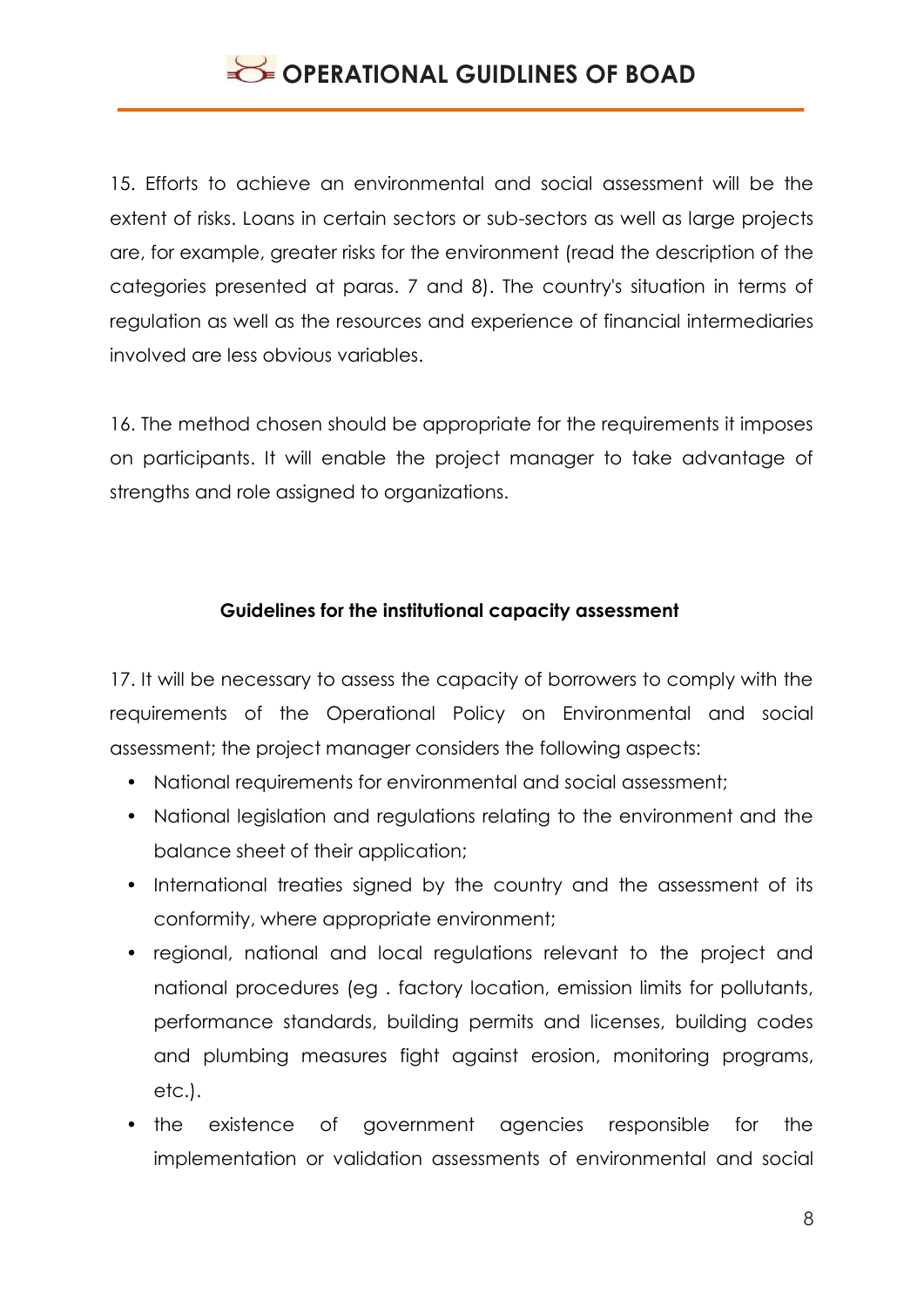impacts as well as the administration of regulations relating to the environment and responsible points (a) to (d) described above;

- The effectiveness and consistency of administrative services with responsibilities for environment and application of regulations relating to the environment;
- The capacity of the financial intermediary to presort sub-projects, establish environmental and social assessment frameworks, and perform validation of these studies and to monitor their recommendations;
- the possibility of increasing the capacity (compared to most of his mission, available resources to attract and retain qualified personnel, from the point of view of its workload, of the importance of these capabilities are and other possible solutions are, for example, consulting firms or agencies of local government);
- The ability of borrowers itself to conduct an environmental and social impacts assessment or other studies;
- The existence in the country of skills in environmental and social assessment, such as consulting firms, NGOs, academic and research institutions or government agencies;
- BOAD experience on environmental issues, projects carried out in the same country or in the same area;
- Experience with BOAD enforcement agencies;
- The characteristics of the sectors in which the project and predictable subprojects fit (eg . Greater the risks are and greater the environmental skills are necessary).

18. The results obtained on these questions will provide recommendations regarding environmental responsibilities and to establish guidelines for carry. Issues relating to national environmental policy and administration, as well as the needs institutional strengthening and technical assistance, emerge.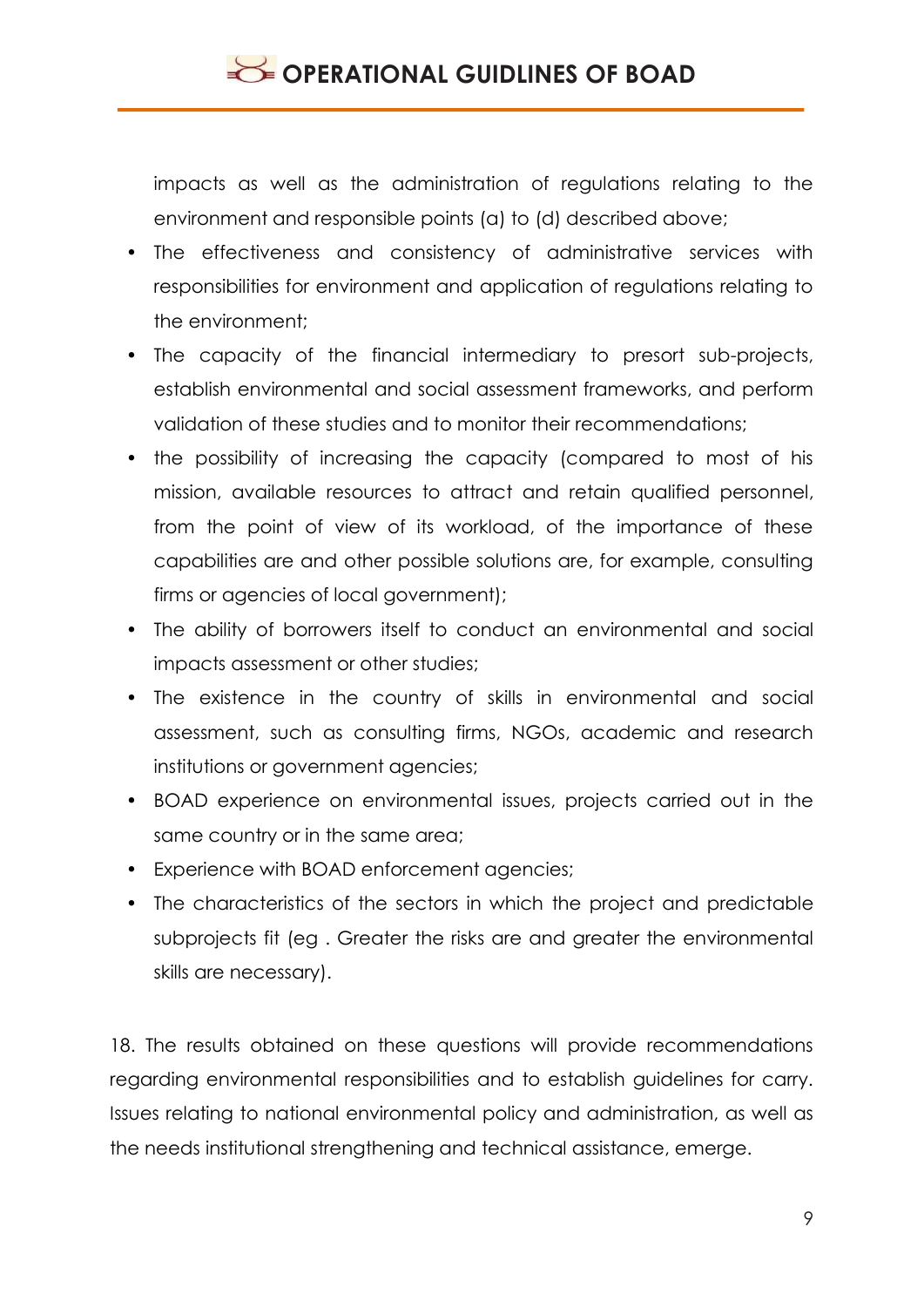### **Opportunities for strengthening national policies or institutions**

### **National Policy**

19. There are cases where the BOAD grants loans even though the capacities to address environmental concerns are not sufficiently developed due to deficiencies in the national policy and its implementation. BOAD must not only support the development of sub-loans financed by sectors and strengthening the capacity of financial intermediaries, but also working with the government to improve the overall environmental planning . By saying that, an excess conditions relating to a wide variety of concerns may jeopardize the success of a loan operation or credit by a financial intermediary. That is why it would be preferable, although the project has a component of institutional capacity building, as national policy issues are, as far as possible, separate from those concerning loans made by financial intermediaries.

20. The development of a policy and institutional capacity gradually and will require technical assistance as well as flexibility in the method. A multi-annual borrowing, for example, whose main objective is to strengthen the institutional capacity and develop policies could be granted. In such cases, it would be appropriate that the overall progress in the environmental management is a prerequisite for further loans granted by BOAD to financial intermediaries of country. In this way, all development projects would aim for management of resources, not just those funded by BOAD.

21. It may be that the operations of financial intermediaries are totally inappropriate and that the assessment by the BOAD reveals that the country's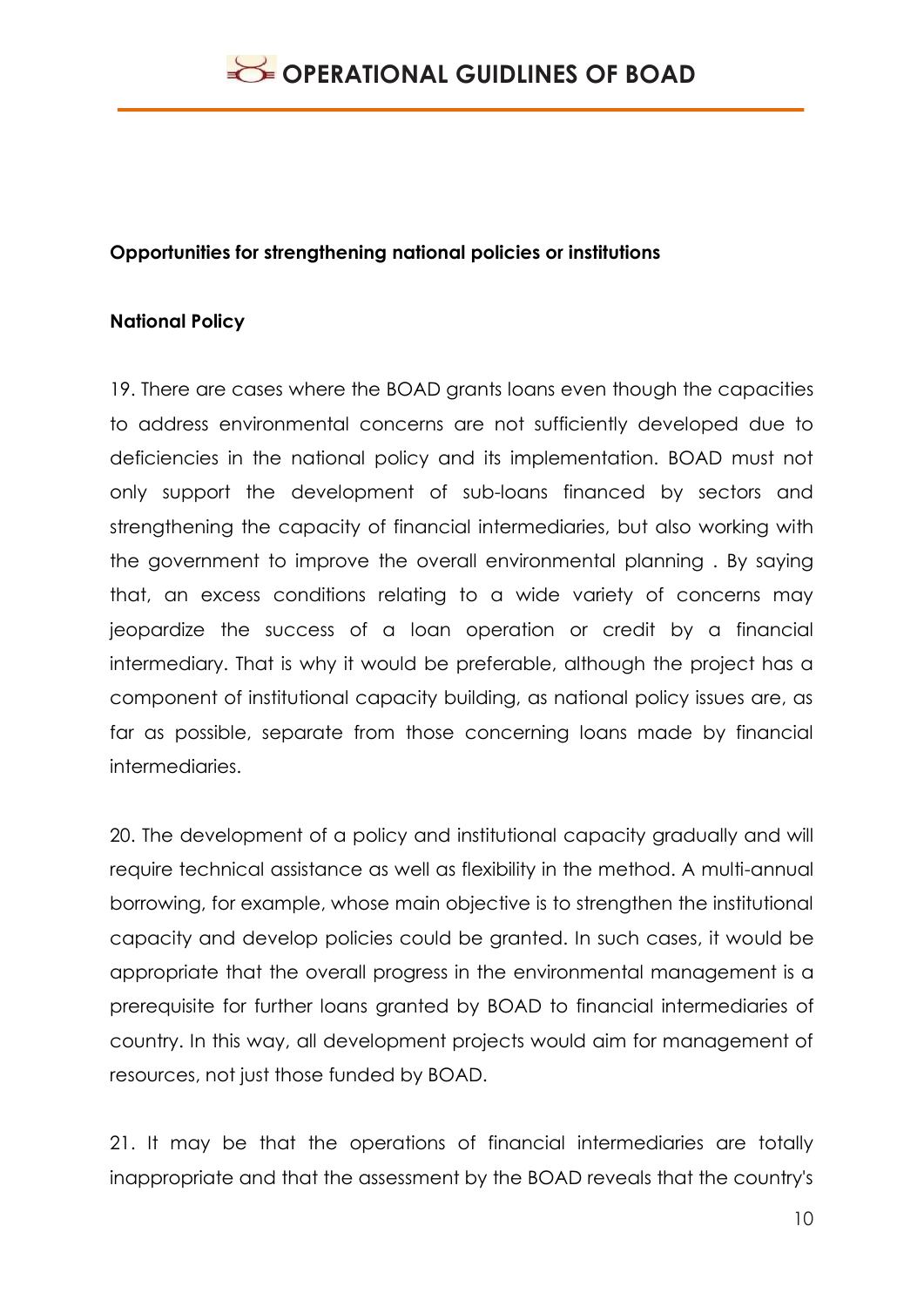situation in terms of environmental management is such that there is little chance that these intermediate receive sufficient attention to the negative effects of a project during its evaluation or implementation. In such cases, the BOAD should work as much as possible not to fund, through intermediaries, projects with significant risks to the environment but work towards a policy that will prevent the financing of such projects.

#### **Institutions**

22. In most cases, the various environmental functions that relate to the transferred loans will require the participation of agencies and environmental units that already exist or are to be created. BOAD is able to provide guidelines that will enable these bodies to define the skills and resources they need to have. It must also be prepared to include in the draft a technical assistance and, if necessary pane, ensure that improved capacity to become a factor from which the financial intermediary shall have the right to exercise some flexibility in its decisions. A mid -term review may be necessary in the case of loans over several years, and the loan terms can be modified if sufficient improvements have been made (reducing, for example , the participation of BOAD environmental and social assessments).

### **Arrangement of responsibilities to meet the requirements of the Operational Policy on Environmental and Social Assessment**

Possibilities for presort subprojects and validation of environmental and social impacts assessments

23. An organization capable of performing preliminary examinations of subprojects will probably perform environmental and social assessment validation, where the grouping below, the two functions. Still, it is quite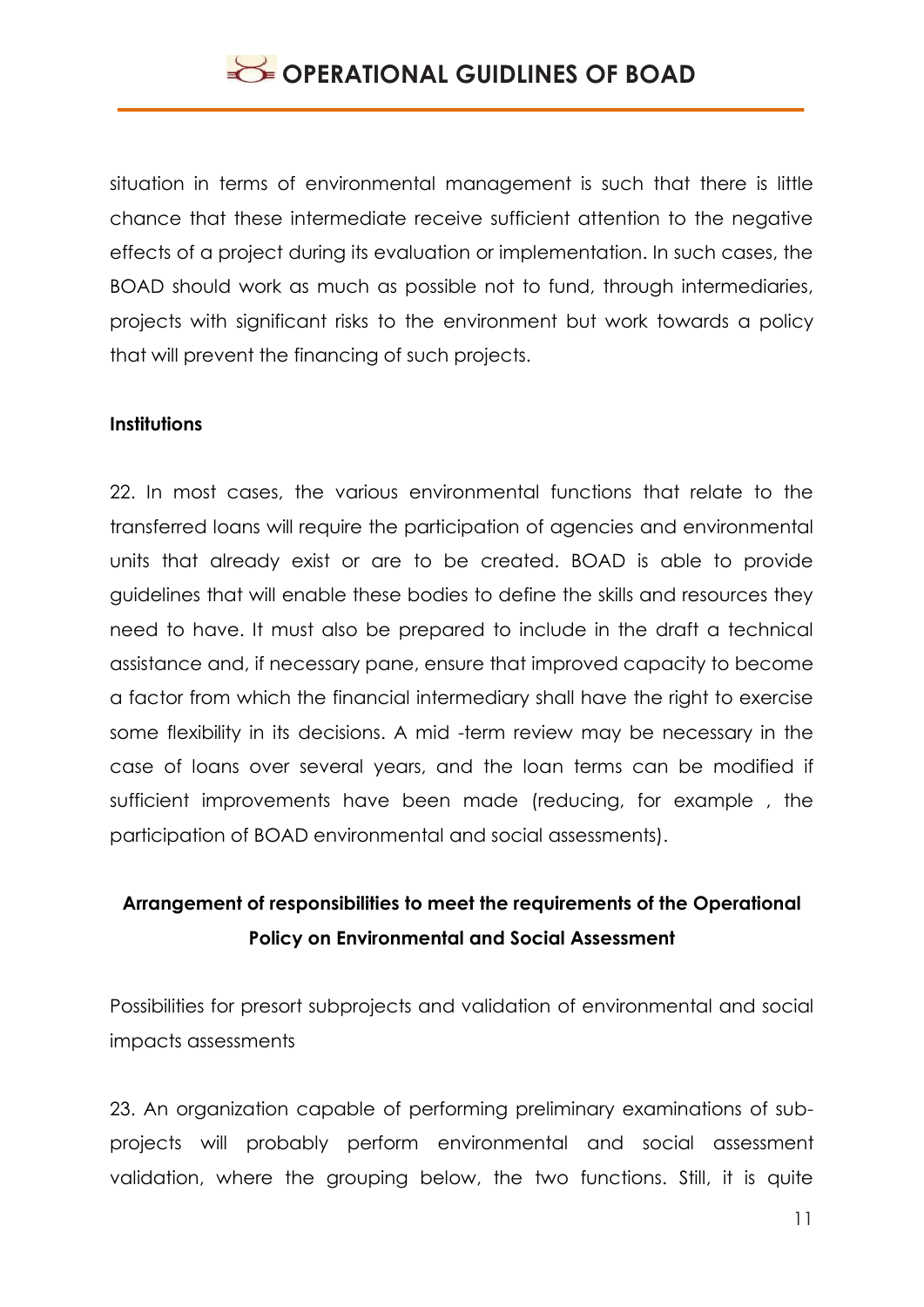possible that these two functions are outsourced to different bodies, and this is necessary if the validation is required by a government agency.

**(a)** Government agency. In cases where there are regulations on the environment and where the organisms responsible for its application are well established , the best solution may be applied to the case of loans granted by financial intermediaries is that presort projects or environmental and social assessment validation are mainly made by these bodies . The project evaluation shall indicate the conditions, determine if they are consistent with the policies of the BOAD and implement appropriate procedures. If validation is not required, the mission is considered as a matter of national policy. If a ministry sector other than environmental agency performs validation, it will indicate whether the cross-cutting issues are addressed and, where appropriate, how. Ideally, the best way to ensure that subprojects are environmentally friendly is a government agency approves validation.

**(b) Current capacity of the financial intermediary**. There may be a financial intermediary has important environmental expertise to carry out the preliminary screening of projects, identify issues, define and undertake studies to examine their conclusions. BOAD will, in assessing these skills, focus on: procedures, experience, staff and resources in relation to the workload, their means of access to specialists if their services are needed and show their ability to influence decisions - especially if it is to approve a project to modify the design or implementation and to establish the conditions of environmental performance in contract documents ready.

**(c) Capacity building of the financial intermediary**. The loan will help develop ways to conduct an environmental and social assessment. This is reasonable when it comes to important financial development agencies or large specialized banks in the financing of development projects. In contrary, this idea can only be applied to smaller institutions or those whose projects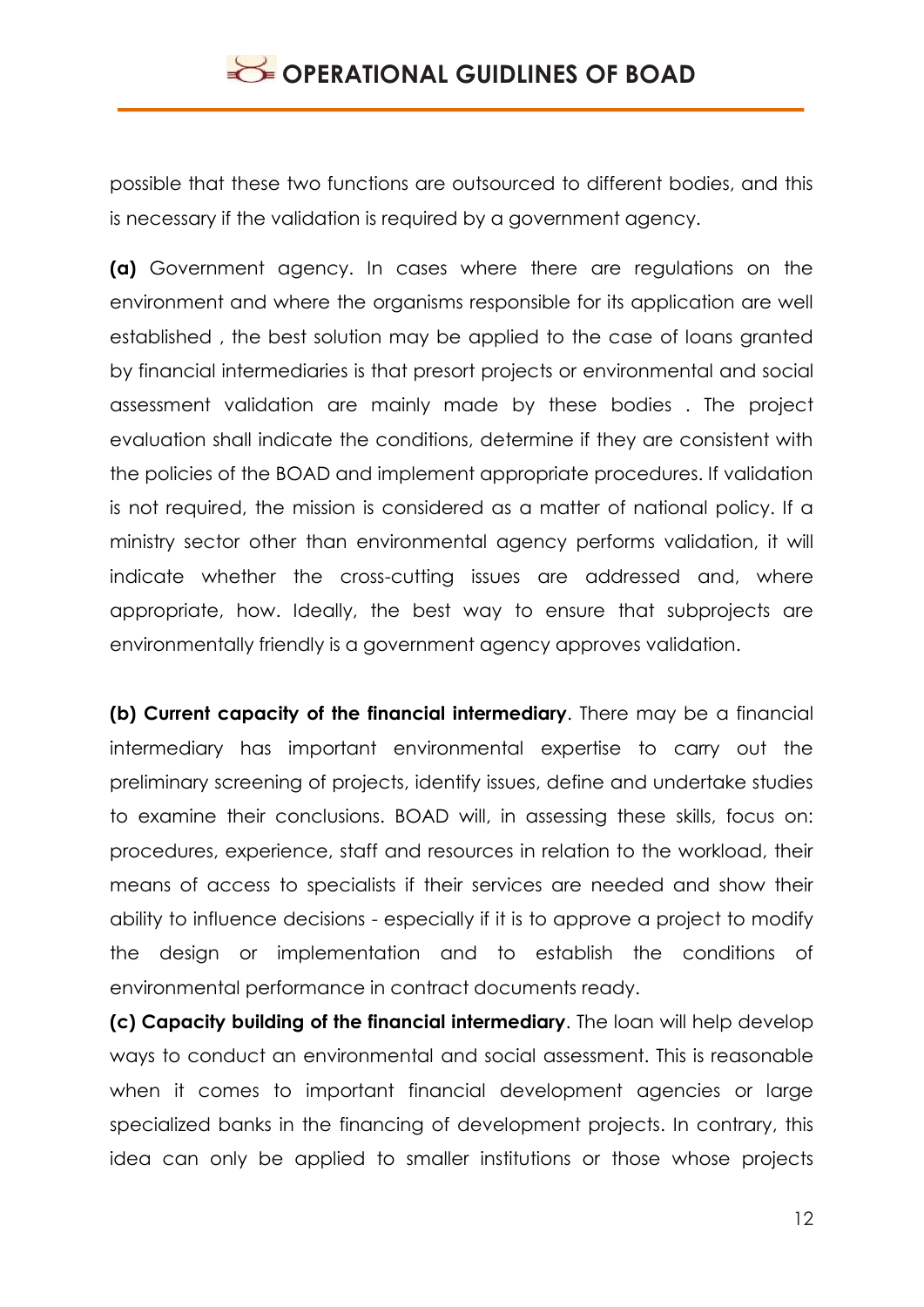generally have no impact on the environment. The project evaluation should pay particular attention to the commitment through active participation in the management of the environment in development loans as well as available resources. BOAD can provide advice on the required staff needs and procedures.

**(d) Environmental Consultants**. A financial intermediary may contract the services of consultants specializing in environmental and social assessment. This solution may be the most practical way for small commercial banks or other financial agency exclusively vocation for which it would be uneconomic to develop internal capacity. In addition, this solution may be temporarily useful as the above options are set up. BOAD should examine consultants recruitment agreements.

**(e) Local scientific institutes**. The financial intermediary may call a local university or environmental research institute to perform a preliminary review of the project and to validate the environmental and social assessment. These bodies play more or less the same role as consulting firm. The advantage of this solution is that, in this way, the institute can become custodian responsible and impartial information on the local environment. However, it may be inadequate if the university or research centers are not sufficiently diversified to solve a full range of environmental issues that may arise if they are not able to respond promptly to requests for their academic or research programs or if the political position of these institutions may bias results.

(f) **Specialized organization**. If it is, among other things, a pyramidal loan where a relatively large number of commercial banks or similar financial institutions act as intermediaries, it may be more profitable to collaborate in creating and financing an agency responsible for the environmental and social assessment of their projects. BOAD would then determine if it will be enough to influence the development and approval of sub-projects.

13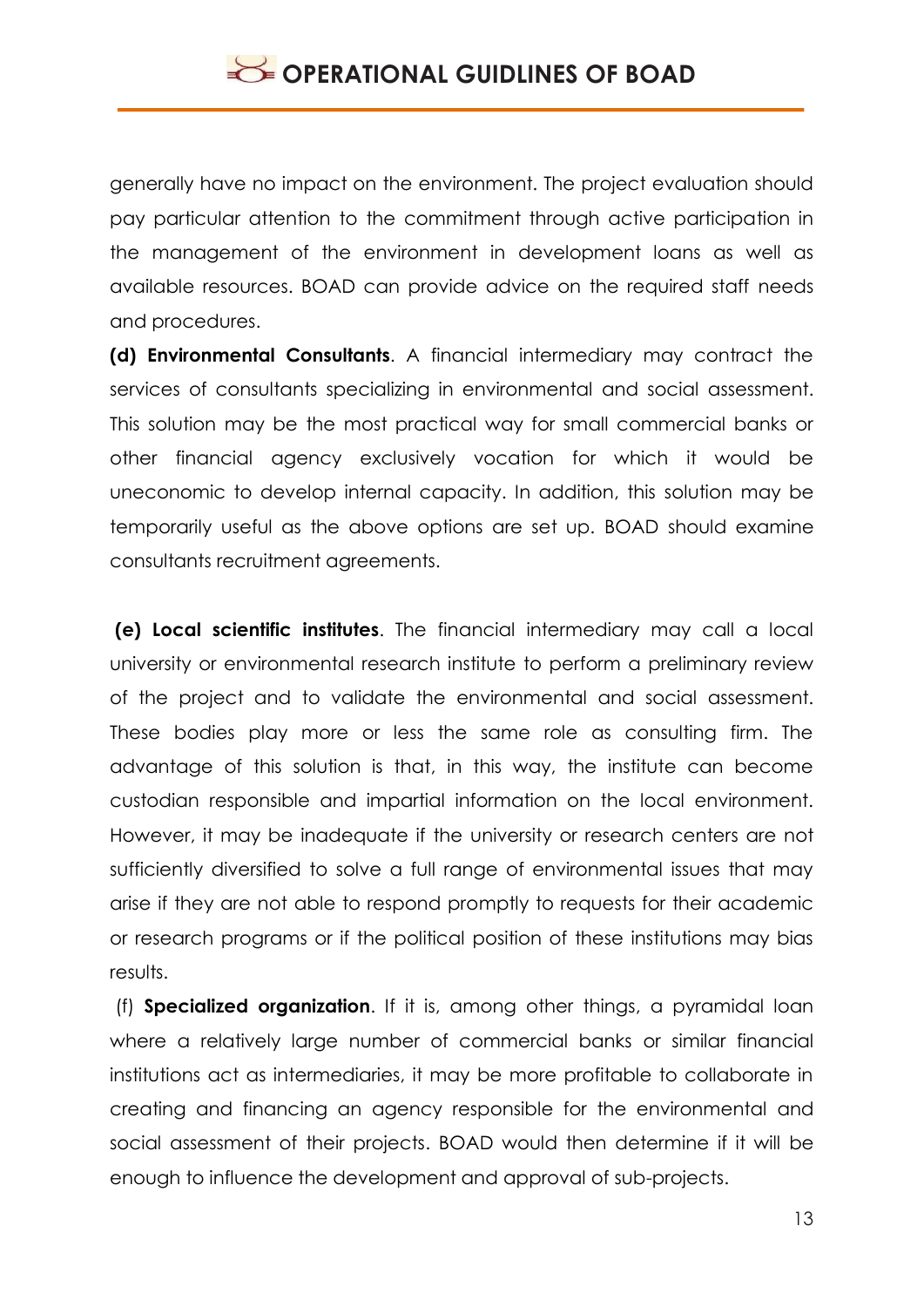(g) **BOAD**. If the capacity of the financial intermediary must be strengthened or if the national legislation and institutions are not able to perform an environmental assessment that meets the requirements of the Operational Policy on Environmental and Social Assessment or if BOAD not familiar with the financial intermediary in question, it may be that it wishes to reconsider itself preliminary examinations reports and environmental and social impacts assessments of the projects that pose real dangers for environment. The criteria for determining the sub-projects for which BOAD must first give its approval will depend on the circumstances (see Appendix 6-2). The loan agreement may include provisions to gradually reduce its stake.

### **Possibilities for conducting environmental and social assessments**

24. The project manager will discuss with the financial intermediary the choices that arise when deciding who will be responsible for conducting the environmental assessment:

**(a) Borrower itself**. This option is similar to the provisions that the BOAD usual remedies for loan projects, the borrower typically involving consultants or academics or research institutes to conduct environmental and social assessments. The approval of sub-projects based in part on the presentation of studies. BOAD guidelines or country may allow the financial intermediary to help the borrower.

**(b) Financial Intermediary**. The regional or sectorial environmental and social assessment has already been mentioned in paragraph 8b. This approach is particularly attractive if it comes to a set of relatively homogeneous subprojects. It offers the possibility to carry out an assessment of environmental and social impacts "generic" giving rise to guidelines or standards (using, for example, local bodies issuing licenses and permits). The financial intermediary would use these guidelines in the secondary loan agreements and thus the sub-projects would not be subject to further study insofar as they would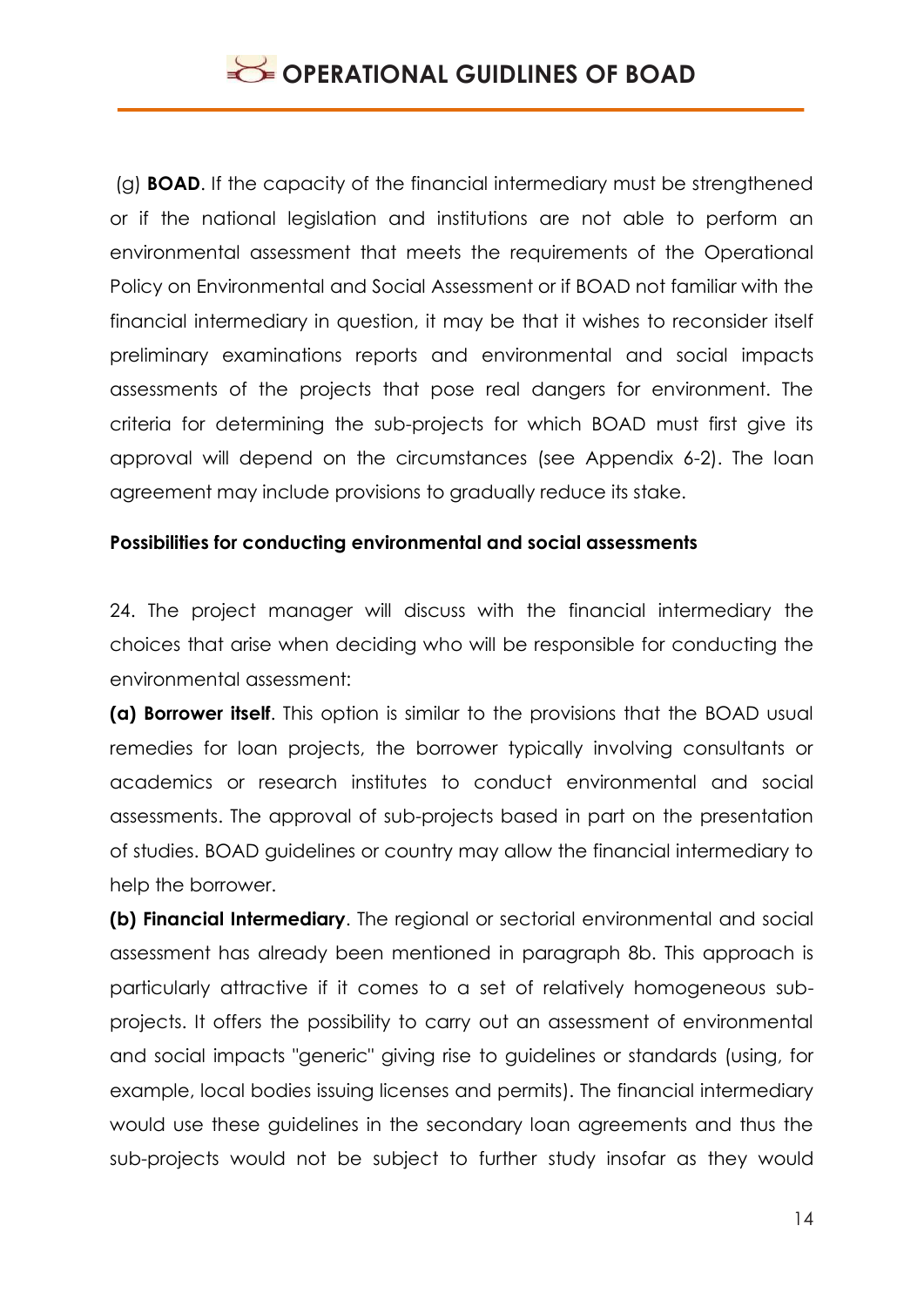comply. Consultants or academic institutions or research would be, in the same way, responsible for carrying out the studies.

**(c) Governmental agencies**. In countries where the central or regional authorities usually undertake assessments of environmental and social impacts, financial intermediaries will benefit from their capabilities and may be invited to do so. The question is whether the environmental and social assessment process is applied so sufficiently distinct sector responsible for policy development so that the analyzes and conclusions are unbiased, regardless of whether the participation of NGOs and communities will be possible and whether the agency has enough resources to support the workload that the loan will require.

### **Possibilities for surveillance, monitoring and evaluation of subprojects**

25. Solutions more or less similar may apply to the supervision and monitoring of the sub-projects operation and the review of their compliance with the principles of environmental protection:

**(a) Governmental Agencies**. Ministries of environment and sectorial ministries may have supervisory responsibilities and monitoring, in particular as regards the operation of sub-projects. They will participate in the development of means of surveillance and monitoring in order to avoid duplication. It is possible that the program followed by a government agency is enough complete and do not require additional information. This case is the most desirable and it affects not only the BOAD loan terms but also on the overall development of the country.

**(b) Financial Intermediary**. If financial intermediaries have the ability to perform a preliminary review of sub-projects and to validate assessments of environmental and social impacts, they should also be able to monitor the implementation of mitigation measures, guidelines and standards as well as measures to protect the environment in general. These intermediaries may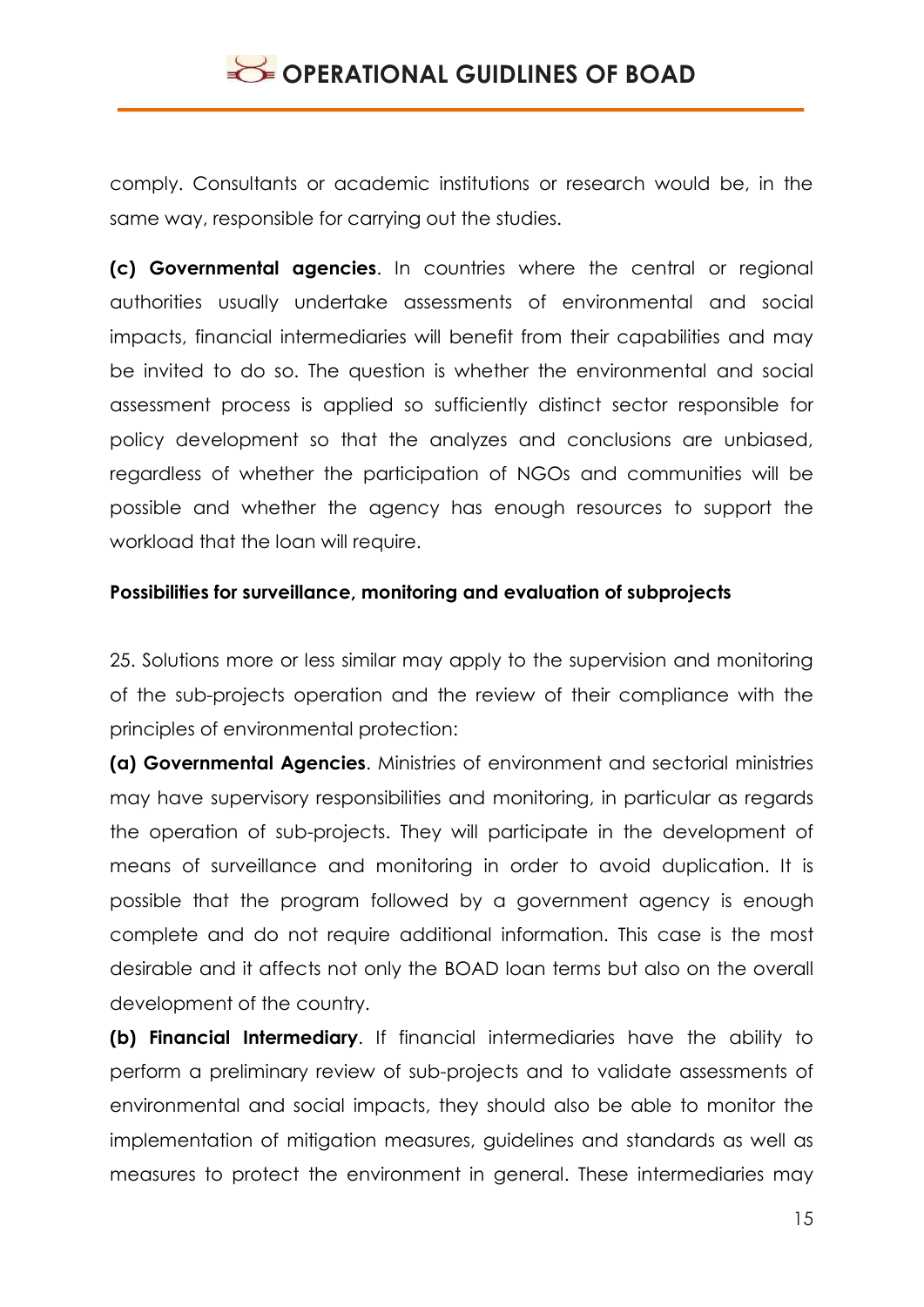also gather all the information BOAD needs to conduct its evaluation project. Although the information on the supervision, monitoring and evaluation may be part of the reports that the borrower must provide the financial intermediary will need trained personnel to periodic inspection activities carried out in the field tasks.

**(c) Consultants or research institutes**. Intermediaries as well as the borrowers can use consultants for supervision and monitoring of sub-projects, in the same way as if it is their preliminary examination, or perform environmental and social assessments or other studies.

**(d) Non-governmental Organizations**. NGOs can be helpful when it comes to exercise supervision and monitoring with respect to certain aspects of the implementation of a project, especially if the affected communities have argued that issues resulted in the integration of specific measures in the plan design or implementation. An NGO may, for example, monitor and report the progress of resettlement operation.

## **Financing of environmental and social assessments and evaluations of environmental and social impacts**

26. Costs related to the environmental social assessment of lending financial intermediaries may refer to:

- Preliminary examinations of sub-projects, validation assessments of environmental and social impacts and monitoring activities;
- Assessments of environmental and social impact studies and other subprojects;
- Strengthen institutional capacity in the environmental and social assessment of loans made by private intermediaries;
- Strengthen institutional capacity at the national level.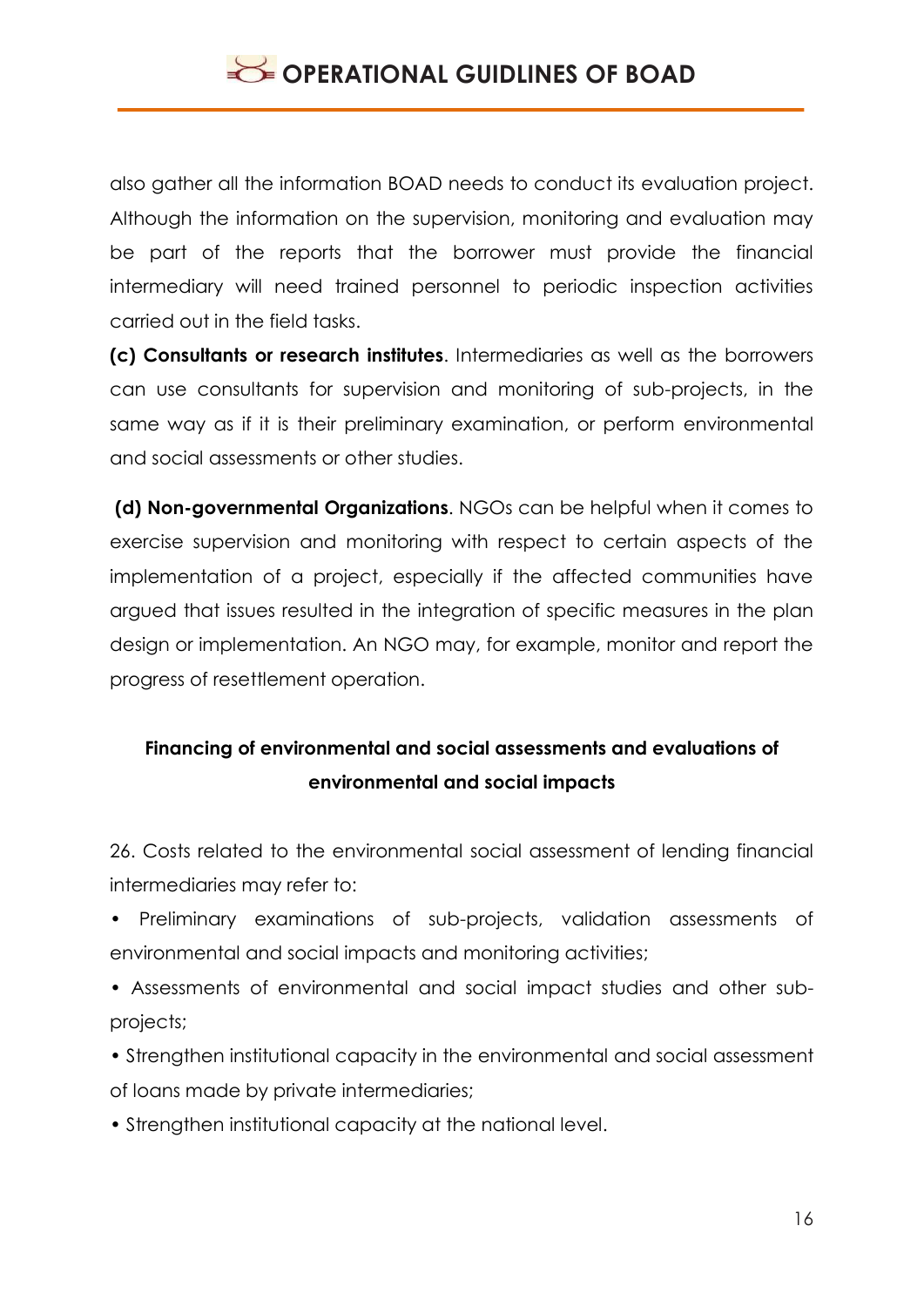27. None of these costs are excessive. An environmental specialist who requires only modest support from specialist advisers may, for example, conduct the preliminary examination of nearly 50 sub-projects per year, establish terms of reference for those who require further studies and make ensure that implementation is consistent with the principles of environmental protection. It is rare that environmental and social impacts assessments themselves even represent one percent of investment costs unless it is complex projects which, in principle, are not financed by loans intermediaries. The development of environmental and social assessment procedures and implementation of training programs do not represent either excessive cost.

28. Strengthening institutional capacity, through, for example, the conversion of existing staff or the creation of a unit responsible for environmental assessments can be funded through a technical assistance component of the loan. Trust fund for the environment or bilateral donors can also grant capital specifically designed for this purpose. Current operating expenses will be borne by the financial intermediary or other implementing agency once the technical assistance has ended. Strengthening institutional capacity at the country level may similarly be funded as part of training in public administration included in loans of a project. It is possible, again, that subsidies are available for it.

29. Although funding environmental and social impacts assessments usually associated with borrowers themselves, the financial intermediary may consider that the cost of regional or sectorial Environmental and Social Assessment is part of the project elaboration costs and should be covered by the loan.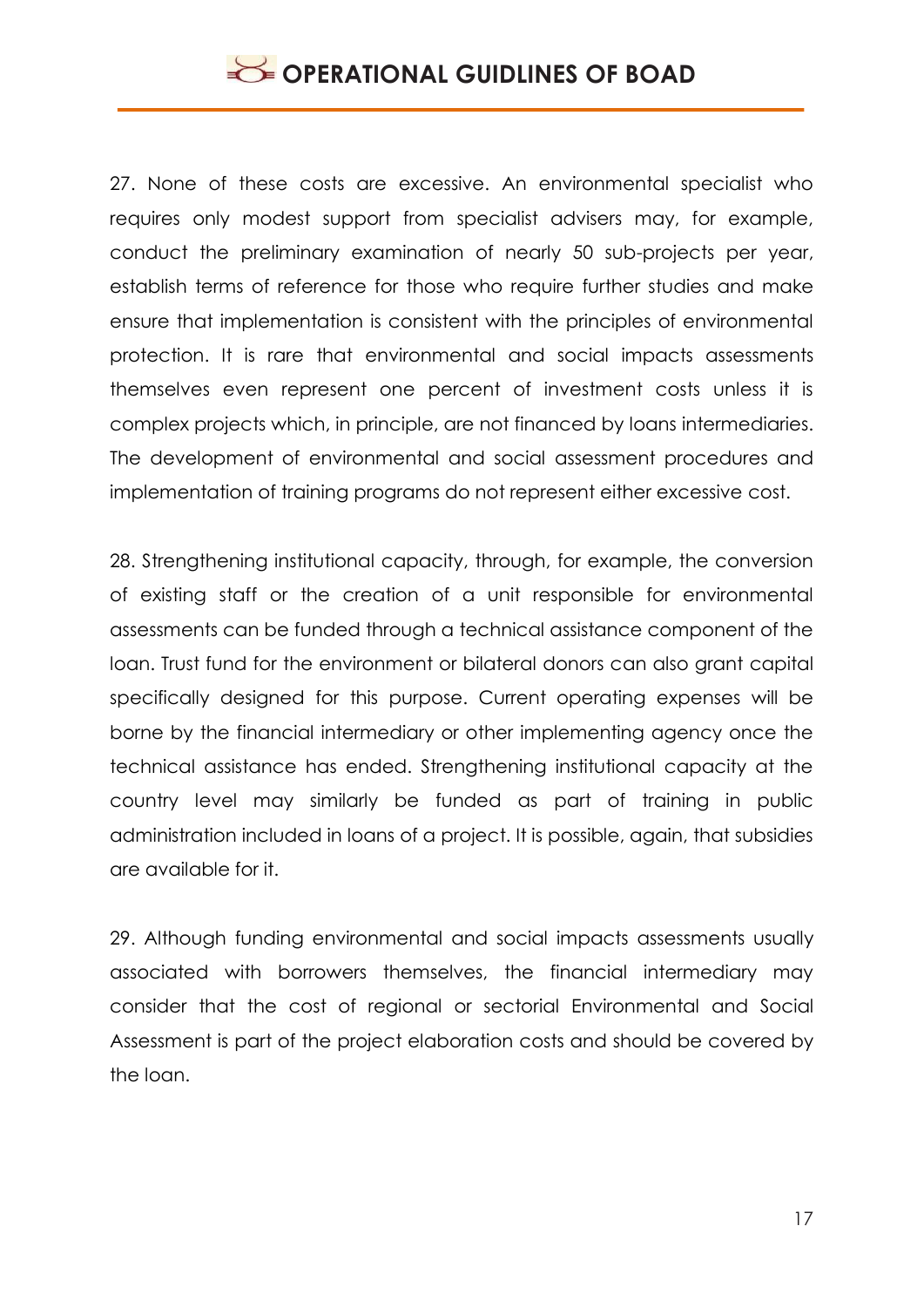#### **Conclusion**

30. As already mentioned in the introduction, loans made through financial intermediaries and their environmental and social assessment may eventually become very complex. The experience cannot, because of its failure, serve as a reference, it is important to ensure that the formulation of procedures to be as accommodating as possible while still being effective. This should be beneficial not only to a particular loan situation through an intermediary, but the environmental and social assessment process as a whole. A loan through a financial intermediary can be an invaluable advance resource management of a country occasion. As procedures take shape, however, the flexibility of the method is required. The ultimate goal remains to achieve the establishment of institutional capacity that will ensure that the participation of the BOAD environmental and social assessment of subprojects will be less required.

#### **ANNEX 1**

### **Examples of criteria used in the review of applications for funding of subprojects**

The borrower (financial intermediary in question) will not, without the prior consent of the BOAD, approve subprojects belonging to category A and include the following activities:

• Manufacturing, transportation, storage, use or elimination of dangerous or toxic materials;

• Encroachment on natural regional, national or international importance habitats;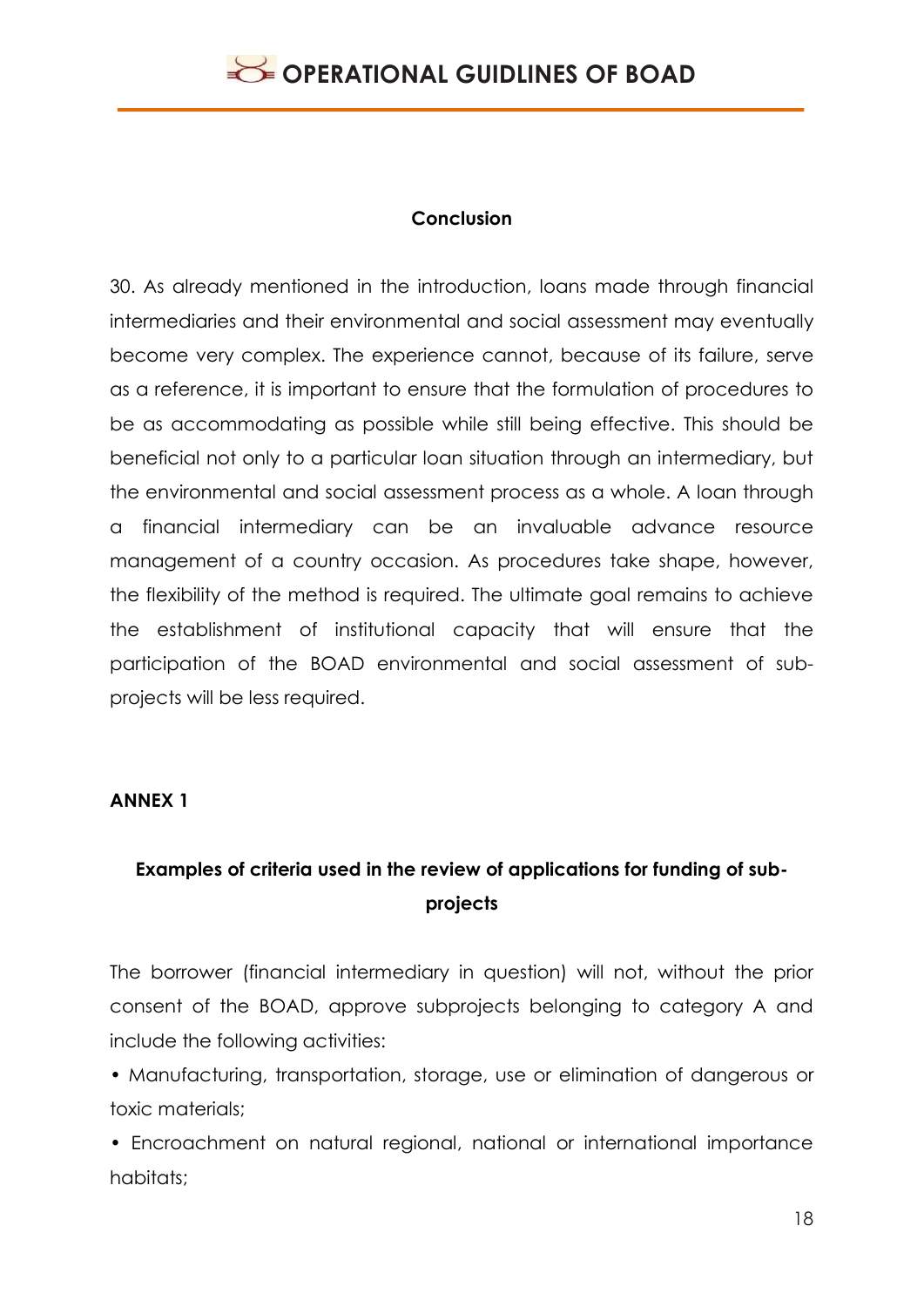- Conversion of at least 10 hectares of wetlands or forests;
- clearing or grading of at least 100 hectares of land;
- moving at least 50 families;
- Removal of surface water or groundwater or effluent discharge in these waters, more than 5 liters per second rate.